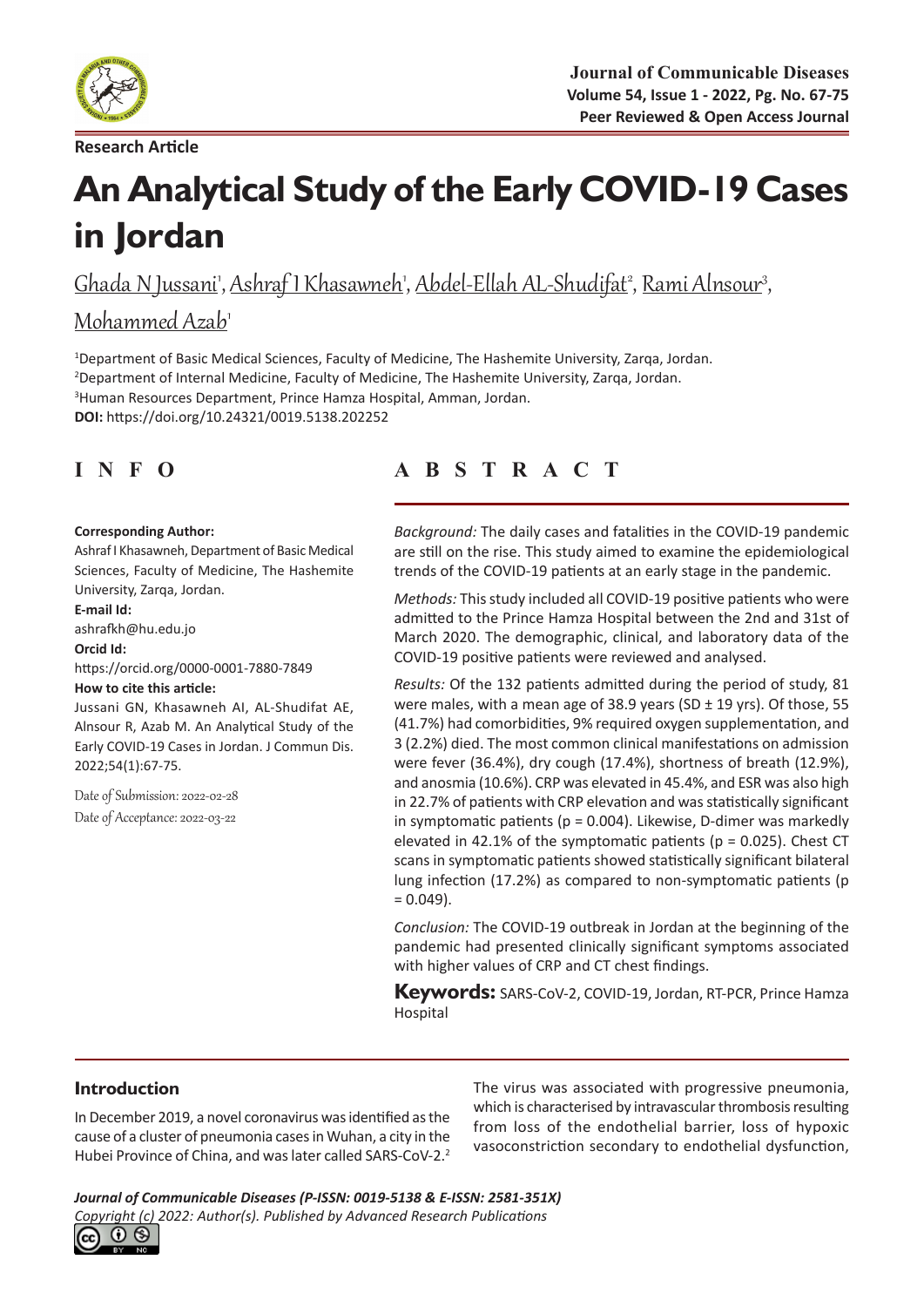and increased blood flow to collapsed lung tissue.<sup>3</sup> The most striking feature of this illness is its heterogeneity, ranging from subclinical infection to a serious illness.4

Initially, COVID-19 patients presented with flu-like illnesses commonly manifested as fever, dry cough, dyspnoea, headache, loss of smell, loss of taste, diarrhoea, and myalgia,15-17 whereas patients in the second wave were younger and the duration of hospitalisation and case fatality rate were lower than those in the first wave. $20$  In the second wave, there were more children and pregnant and post-partum women. The most frequent signs and symptoms in both waves were fever, dyspnoea, pneumonia, and cough, and the most relevant comorbidities were cardiovascular diseases, type 2 diabetes mellitus, and chronic neurological diseases.<sup>21</sup> Patients from the second wave more frequently presented renal and gastrointestinal symptoms, were more often treated with non-invasive mechanical ventilation and corticoids, and less often with invasive mechanical ventilation, conventional oxygen therapy and anticoagulants.5

A study led by Oxford University compared the symptoms between the Omicron and the Delta variants in England and found that sore throat was commonly reported in the Omicron virus cases and loss of smell and taste was less common among the Omicron cases compared to the Delta variant cases.<sup>22</sup> The Omicron variant is at least twice as contagious as Delta and at least four times as contagious as the original version of the coronavirus.<sup>23</sup>

On March 2, 2020, Jordan reported the first case of COVID-19. The progress of the pandemic during 2020 in Jordan is summarised in Figure 1.

Despite the "wax and wane" in the Jordanian battle against the virus, another successive three waves have hit Jordan peaking around March, December 2021, and February 2022 respectively. The morbidity and mortality during the second and third waves were on the rise again. Despite recording the highest infection numbers during the fourth wave (caused by the Omicron variant), it did not pose any significant burden on the healthcare institutions in Jordan.

In this study, we aim to describe the epidemiological, clinical, laboratory, and radiological findings of 132 hospitalised COVID-19 patients from Prince Hamza teaching Hospital in Jordan who were admitted between 17 and 31 March 2020.

On one hand, this study would provide a theoretical basis for epidemiological features, clinical outcomes, and diagnostic criteria among Jordanian COVID-19 patients, and on the other hand, it could be advantageous and would help in understanding the early phase of the pandemic and provide an insight into the disease progression and help in the development of containment strategies.

#### **Materials and Method**

#### **Study Participants**

This retrospective study included 132 patients (males and females) aged between 2 and 85 years, who tested positive for SARS-CoV-2 during the first wave and were admitted to Prince Hamza teaching Hospital in Amman, Jordan from March 2020 to April 2020. Only the patients who tested positive after their death were excluded. This study approved by The Hashemite University and Prince Hamza Hospital IRB committees. Data were collected from the hospital's medical records, and no informed consent was required.



**Figure 1.A Weekly Update of the Progression of COVID-19 Pandemic in Jordan through 2020. (A). Weekly New Numbers of Laboratory-confirmed COVID-19 Cases. (B). Weekly Numbers of Deceased COVID-19 Patients. (C). Increasing Percentage of Positive COVID-19 Tests Week by Week. (D). Weekly Case Fatality Rate**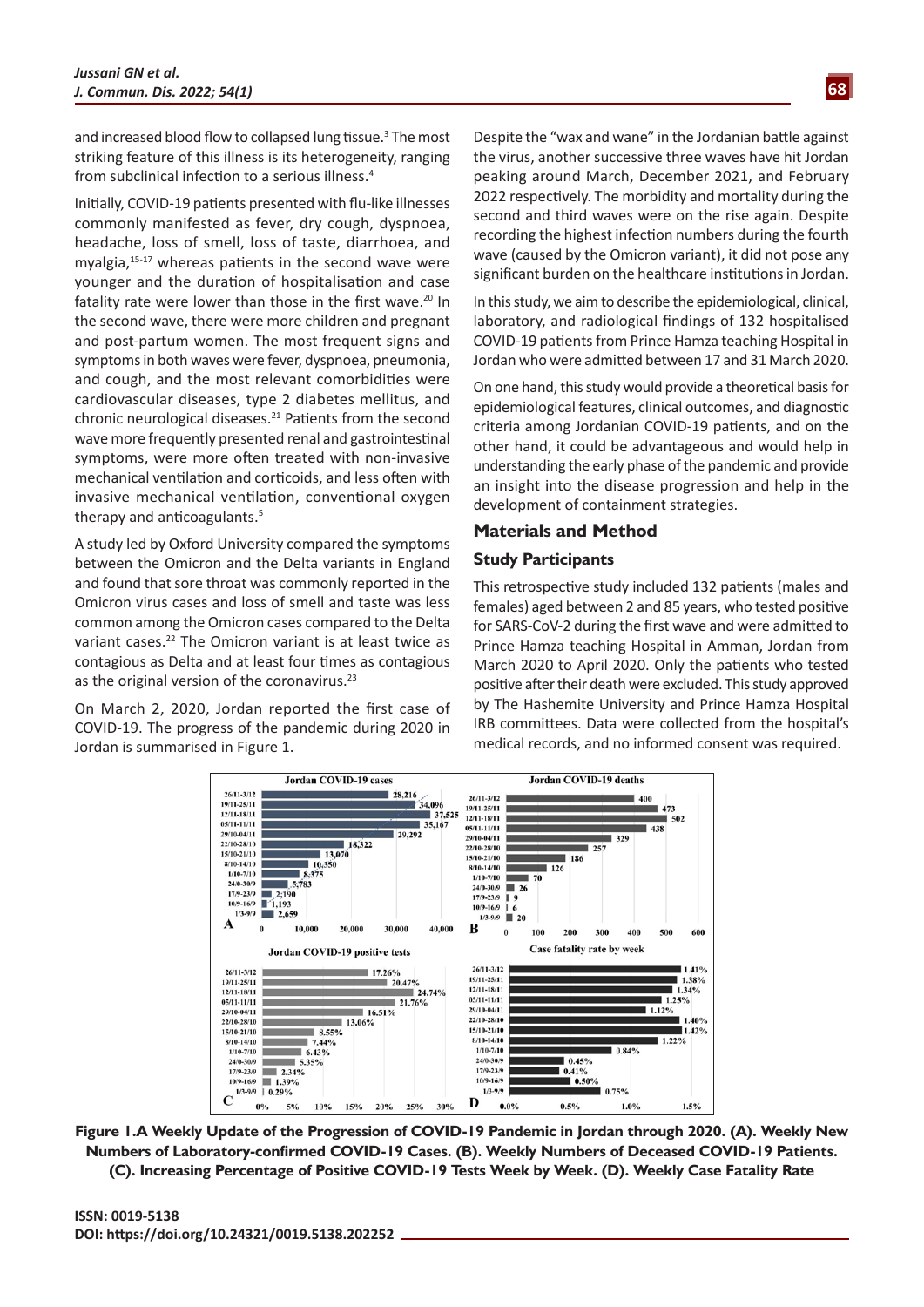#### **Data Collection**

**69**

The epidemiological, clinical, and laboratory data were retrieved from the hospital's electronic medical records. Laboratory investigations that were carried out included complete blood count, coagulation profile, C-reactive protein (CRP), D-dimer, liver function, kidney function, and erythrocyte sedimentation rate (ESR).

#### **Laboratory Procedures**

All patients were confirmed positive for SARS-CoV-2 infection in nasopharyngeal swabs analysed by RT-PCR. Routine blood work included complete blood count, serum biochemical tests (kidney function, liver function, electrolytes, and creatine kinase), serum ferritin, and myocardial enzymes.

#### **Statistical Analysis**

The statistical analysis was performed using the statistical package for social science IBM SPSS version 21. Data were expressed as mean ± standard deviation (SD), different group comparisons and significant differences were performed using the Wilcoxon signed-rank test. The Chi-square test was used to analyse the numerical and categorical data differences between groups. Correlation and strength of association between two variables were measured using the Spearman correlation analysis. A p value less than 0.05 was considered statistically significant.

#### **Results**

This retrospective study enrolled 132 confirmed COVID-19 patients who were admitted to Prince Hamza Hospital in Amman, Jordan. In this study, the majority of the cases were males (81/ 132, 61.4%) with a mean age of 38.89 years (SD 19.04). Most infections were seen among patients aged < 60 years (85.6%), whereas patients aged 1-20 years represented 19.7% of the diagnosed cases. Patients aged 21-40 years, 41-60 years, and older than 60 years represented 31.1%, 34.85%, and 14.4% respectively (Figure 2). Almost one-third of patients have reported a history of travel from COVID-19 endemic countries in the preceding 4 weeks to admission, while most patients have reported previous close contact with a COVID-19 positive person. Only 3 patients were healthcare workers and 28 were smokers. Chronic illnesses such as diabetes, hypertension, cardiovascular disease, and asthma were reported in a third of the cases (Table 1). While only 11 patients reported taking the influenza virus vaccine during the wintertime, most patients reported taking the BCG vaccine. The demographic and clinical data of the patients are detailed in Table 1.

COVID-19 patients were admitted to the hospital regardless of whether they were symptomatic or asymptomatic and they all underwent full investigative procedures. Fiftyone per cent ( $n = 68$ ) of the quarantined patients were symptomatic, while the remaining had no symptoms. The most remarkable symptoms observed were fever (36.4%), dry cough (17.4%), shortness of breath (12.9%), and loss of smell and taste (10.6%, 9.1%). Less common symptoms included fatigue (7.6%), productive cough (7.6%), headache (6.8%), sore throat (3.8%), chest pain (3.8%), vomiting (3.8%), and other minor symptoms as shown in Table 2. Three patients developed severe pneumonia and required admission to the intensive care unit and mechanical ventilation.



**Figure 2.Distribution of PCR Confirmed COVID-19 Patients by Age Group**

| Table 1. Demographic Data and Medical History of |
|--------------------------------------------------|
| <b>Hospitalised COVID-19 Patients</b>            |

|                                                                      | $N = 132$     |
|----------------------------------------------------------------------|---------------|
| <b>Variables</b>                                                     | $N = 132 (%)$ |
| Age (mean ± SD)                                                      | 38.89 ± 19.04 |
| Male gender                                                          | 81 (61.4%)    |
| History of travel from<br>COVID-19 endemic country<br>within 28 days | 38 (28.8%)    |
| History of contact with<br>COVID-19 positive case                    | 122 (92.4%)   |
| Healthcare worker                                                    | 3(2.3%)       |
| Smoking                                                              | 28 (21.2%)    |
| <b>Clinical illnesses</b>                                            | 46 (34.8%)    |
| Diabetes mellitus                                                    | 20 (15.2%)    |
| Hypertension                                                         | 22 (16.7%)    |
| Cardiovascular disease                                               | 9(6.8%)       |
| Asthma                                                               | 4 (3.0%)      |
| <b>BCG</b> vaccination                                               | 125 (94.7%)   |
| Influenza vaccination season<br>2019/2020                            | 11 (8.3%)     |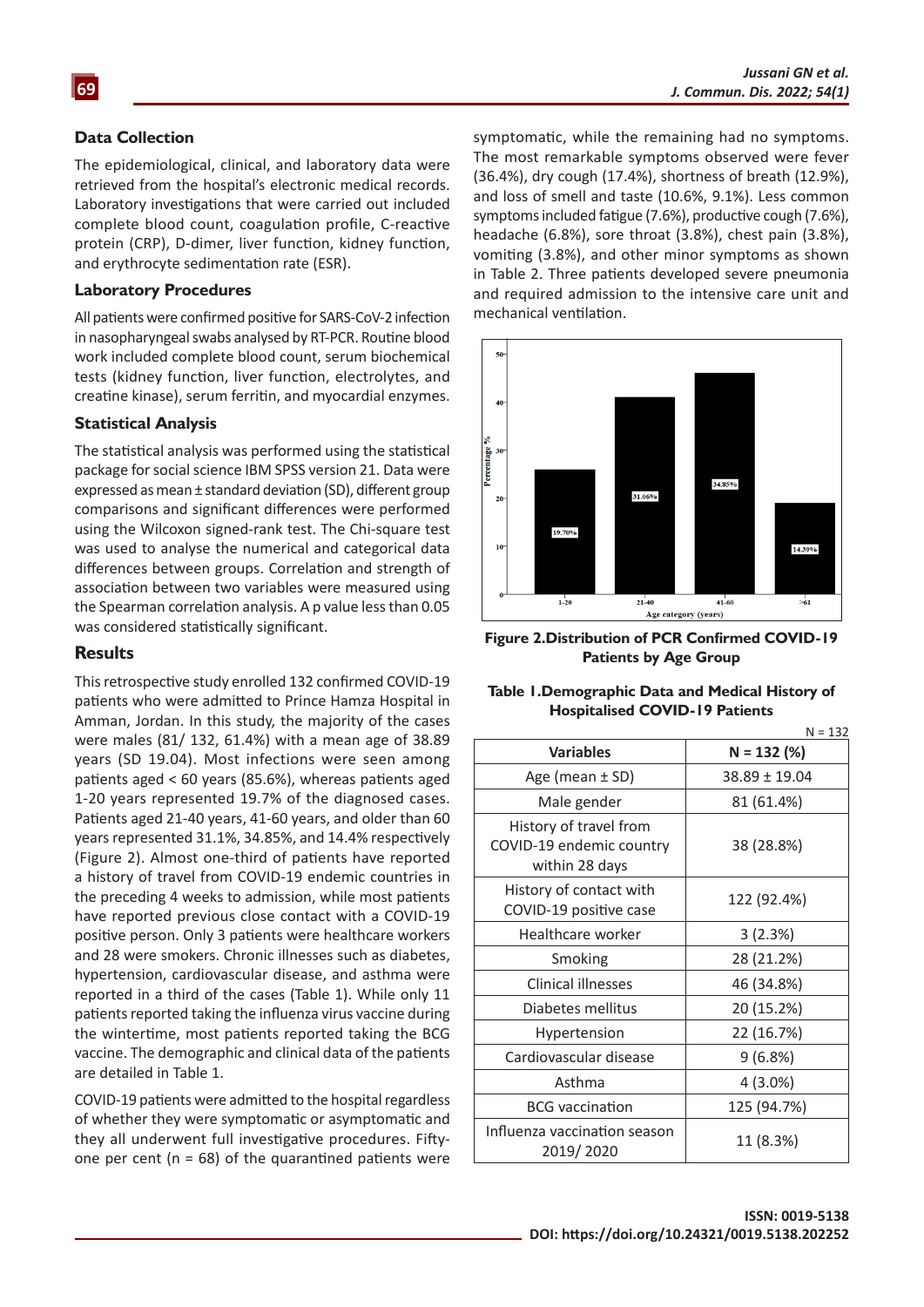|                       | n              | %     |
|-----------------------|----------------|-------|
| Asymptomatic          | 68             | 51.50 |
| Symptomatic           | 64             | 48.50 |
| Fever                 | 48             | 36.40 |
| Sore throat           | 5              | 3.80  |
| Loss of smell         | 14             | 10.60 |
| Loss of taste         | 12             | 9.10  |
| Swallowing difficulty | $\overline{2}$ | 1.50  |
| Runny nose            | 3              | 2.30  |
| Headache              | 9              | 6.80  |
| Chest pain            | 5              | 3.80  |
| Shortness of breath   | 17             | 12.90 |
| Dry                   | 23             | 17.40 |
| Cough                 | 33             | 25.0  |
| Productive            | 10             | 7.60  |
| Fatigue               | 10             | 7.60  |
| Loss of appetite      | 4              | 3.0   |
| Diarrhoea             | 4              | 3.0   |
| Vomiting              | 5              | 3.80  |
| Abdominal pain        | 1              | 0.80  |
| Joint pain            | 2              | 1.50  |

**Table 2.Frequency of Symptoms among Patients with Confirmed COVID-19**

Regarding hospital quarantine duration, the mean duration was 18.6 days. 43% of the patients were quarantined for 14 days and then discharged as they became COVID-19 negative. Longer hospitalisation durations were reported in other patients and varied between 3-4 weeks (45%), 4-6 weeks (10%), and longer than 6 weeks (2.2%). The relation between duration of hospital admission and multiple variables (age of the patient, sex, smoking, presence of specific health problems such as hypertension, diabetes, and asthma, taking BCG vaccine and influenza virus vaccine) were tested to find if there was a significant correlation. No significant correlation was found between the duration of hospital quarantine and the other previously mentioned variables ( $p > 0.05$ ).

As part of their therapeutic plan, patients underwent a wide array of laboratory investigations at the time of admission such as C-reactive protein (CRP), erythrocyte sedimentation rate (ESR), WBC, haemoglobin level, basophils, monocytes, eosinophils, platelets, neutrophils, ALT, AST, total bilirubin, direct bilirubin, D-dimer, Cl, Na, Ca, K, ferritin, albumin, urea, creatinine, CPK, ALP, LDH, and PT. The mean admission values of symptomatic and asymptomatic patients are shown in Table 3. Acute phase reactants such as CRP and ESR were markedly elevated in COVID-19 symptomatic patients, whereas other laboratory values were nearly equal among symptomatic and asymptomatic patients. All values of the laboratory workup for the COVID-19-positive patients are shown in Table 3.

| Table 3. Admission Values of Laboratory Investigations |  |  |
|--------------------------------------------------------|--|--|
| in COVID-19 Patients                                   |  |  |

|                                                    | <b>Symptoms</b> |             |            |
|----------------------------------------------------|-----------------|-------------|------------|
| <b>Diagnostic</b><br><b>Parameters</b>             | Asymptomatic    | Symptomatic | P<br>value |
|                                                    | <b>Mean</b>     | Mean        |            |
| C reactive<br>protein(mg/l)                        | 13.48           | 40.87       | 0.004      |
| ESR (mm/h)                                         | 28.3            | 40.7        | 0.458      |
| Hgb $(g/d)$                                        | 14.26           | 13.61       | 0.292      |
| WBC (103/<br>mm3)                                  | 7.9             | 6.78        | 0.508      |
| Neutrophils<br>℅                                   | 57.6            | 66.2        | 0.421      |
| Lymphocytes<br>℅                                   | 35.74           | 30.56       | 0.036      |
| Eosinophils %                                      | 0.5             | 0.9         | 0.558      |
| Monocytes %                                        | 12              | 14.4        | 0.431      |
| <b>Basophils %</b>                                 | 0.03            | 0.02        | 0.371      |
| Platelet<br>count (103/<br>mm3)                    | 249.4           | 237.9       | 0.215      |
| ALT(u/l)                                           | 27.2            | 31          | 0.341      |
| AST (u/l)                                          | 27              | 33.9        | 0.151      |
| Total<br>Bilirubin                                 | 13.19           | 10.63       | 0.485      |
| Direct<br><b>Bilirubin</b><br>$(\mu \text{mol/l})$ | 3.37            | 3.56        | 0.403      |
| D-dimer $(\mu g)$<br>ml)                           | 0.63            | 0.56        | 0.332      |
| CL (mmol/l)                                        | 105.1           | 105.3       | 0.881      |
| Na (mmol/l)                                        | 139             | 138.8       | 0.068      |
| Ca (mg/dl)                                         | 14.96           | 13.62       | 0.444      |
| K (mmol/l)                                         | 4.25            | 4.16        | 0.486      |
| Ferritin (ng/<br>ml)                               | 189.38          | 350.35      | 0.446      |
| Albumin (g/<br>dl)                                 | 4.04            | 4.03        | 0.428      |
| Urea<br>(mmol/l)                                   | 4.72            | 6.2         | 0.169      |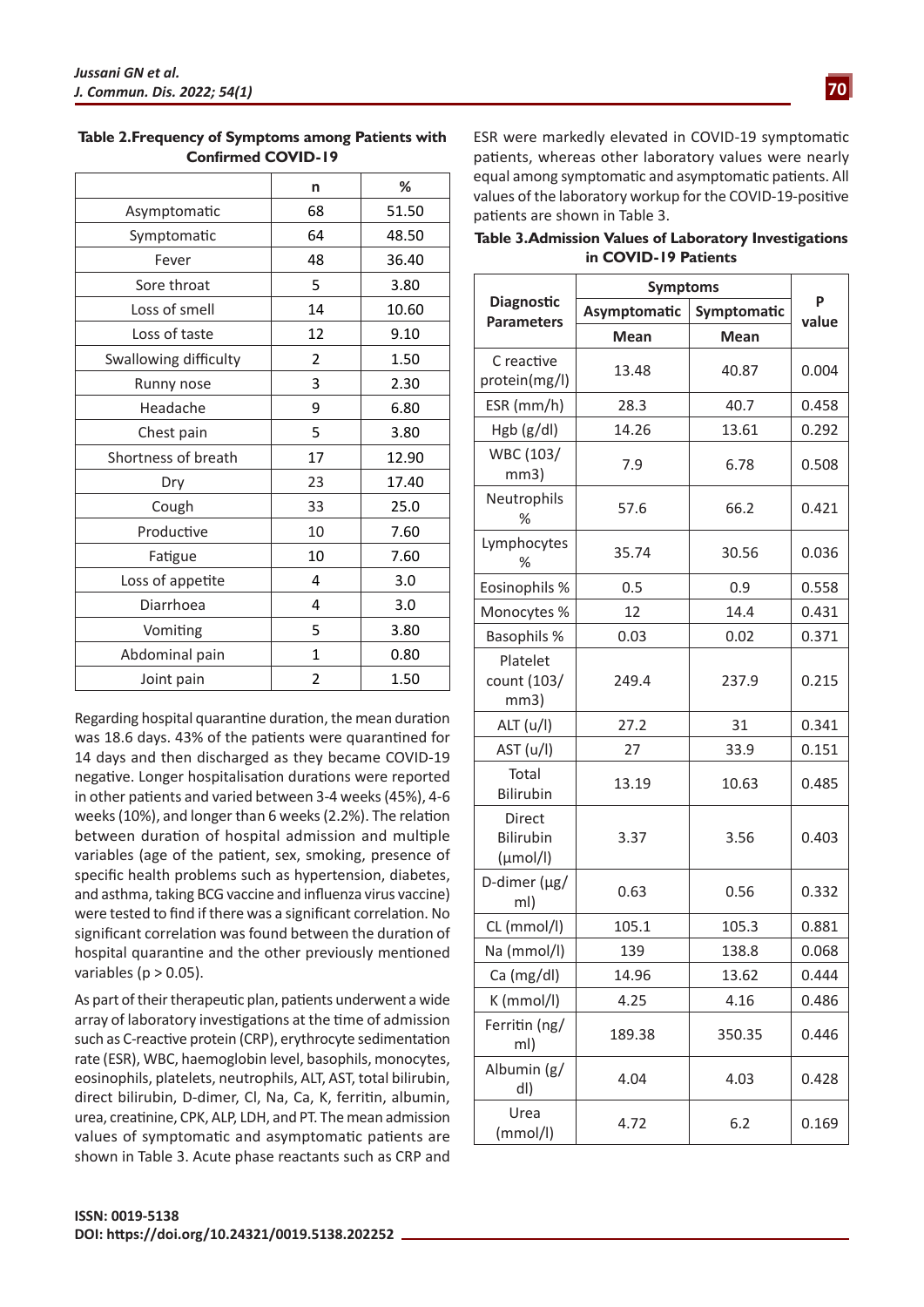| Creatinine<br>$(\mu \text{mol/l})$ | 70.53  | 85.1   | 0.544     |
|------------------------------------|--------|--------|-----------|
| CPK (u/l)                          | 87.31  | 171.87 | 0.232     |
| Blood sugar                        | 158.8  | 188.7  | 0.445     |
| ALP (u/I)                          | 76.2   | 66.6   | 0.301     |
| LDH (u/l)                          | 203.3  | 256.8  | 0.481     |
| PT seconds                         | 13.97  | 14.14  | 0.525     |
| O2 saturation<br>room air          | 94.60% | 94.40% | 0.865     |
| PH room air                        | ٠      | 7.5    | NA.       |
| PaCO <sub>2</sub> room<br>air      |        | 33.4   | <b>NA</b> |
| PaO <sub>2</sub> room<br>air       |        | 66     | ΝA        |
| HCO3 room<br>air                   |        | 26.7   | ΝA        |

In symptomatic patients, radiology findings played an important role in the therapeutic plans. In the studied sample, the CT scan findings were as follows: normal in 28% of the patients, abnormal with ground-glass opacities and consolidations in 31% of the patients, minor infiltrates were seen in 11% of the patients, and the remaining 28% did not require radiological investigation. Among patients with abnormal chest CT, 26 patients showed unilateral lung involvement (13 symptomatic and 13 asymptomatic patients), while bilateral lung lesions were seen in 3 asymptomatic and 11 symptomatic patients. The use of oxygen therapy to alleviate shortness of breath associated with lung infection is proven effective in many COVID-19 patients during recovery. Twelve patients in this study required oxygen therapy in the form of nasal canula or mask representing 9% of the patients. Only 3 patients required more aggressive oxygen therapy and were placed on mechanical ventilation.

Fifty per cent of the symptomatic patients were admitted to the hospital for more than 2 weeks compared to 26.5% of the asymptomatic patients ( $p = 0.005$ ). Also, symptomatic patients were found to have higher CRP and D-dimer values  $(p = 0.004,$  and  $p = 0.025$  respectively). Chest CT scan showed bilateral lesions in 17.2% of symptomatic patients compared with only 4.4% of asymptomatic patients ( $p =$ 0.049). No significant differences between symptomatic and asymptomatic patients were seen in age, gender, smoking habit, chronic illnesses, BCG and flu vaccine, WBC count, and ESR values (Table 4).

All admitted asymptomatic COVID-19 patients (51.5%) at Prince Hamza Hospital were discharged after having two consecutive negative PCR tests with minimal medical intervention. On the other hand, symptomatic patients were also admitted and treated according to the following protocol: paracetamol injection 1000 mg (PRN), azithromycin 500 mg once daily, hydroxychloroquine 200 mg/12 hours, dexamethasone injection 1 mg/12 hours, and anticoagulant (LMWH) 40-60 mg/day. Patients were also given the following supplements: zinc sulfate 1 tab/ day, vitamin B-complex 1 tab/day, and ascorbic acid 1000 mg/day. All symptomatic patients were discharged after the disappearance of their symptoms and reported two consecutive negative PCR tests. Three patients aged 63, 69, and 84 years of the 132 (2.3%) died during hospitalisation as their medical condition deteriorated and they developed acute respiratory distress syndrome (ARDS). The patients in their sixties were males and they had hypertension while the 84-year-old patient was a female with cardiac disease.

#### **Table 4.Comparison of Demographic, Laboratory, and Radiographic Findings among COVID-19 Patients**

|                                        | Asymptomatic<br>$(n = 68)$ | Symptomatic<br>$(n = 64)$ | P<br>value |
|----------------------------------------|----------------------------|---------------------------|------------|
| Age (mean ±<br>SD)                     | $36.07 \pm 17.43$          | 41.89 $\pm$<br>20.32      | 0.265      |
| Male gender                            | 42 (61.8%)                 | 39 (60.9%)                | 0.922      |
| Smoking                                | 14 (20.6%)                 | 14 (21.9%)                | 0.982      |
| Comorbid<br>illnesses                  | 24 (35.3%)                 | 31 (48.4%)                | 0.126      |
| <b>BCG</b><br>vaccination              | 66 (97.1%)                 | 59 (92.2%)                | 0.212      |
| Flu vaccination                        | 5(7.4%)                    | 6(9.4%)                   | 0.674      |
| Hospital stay<br>$(> 2$ weeks)         | 18 (26.5%)                 | 32 (50.0%)                | 0.005      |
| C reactive<br>protein $(> 5$<br>mg/l)  | 22 (37.3%)                 | 38 (63.3%)                | 0.004      |
| WBC (< 4x10 <sup>3</sup> /<br>$mm3$ )  | 5(7.6%)                    | 3(4.8%)                   | 0.508      |
| D-dimer $(>0.5$<br>$\mu$ g/ml)         | 9 (19.6%)                  | 16 (42.1%)                | 0.025      |
| ESR $(> 20$<br>mm/h)                   | 14 (53.8%)                 | 16 (61.5%)                | 0.575      |
| Chest CT scan<br>(bilateral<br>injury) | 3(4.4%)                    | 11 (17.2%)                | 0.049      |

#### **Discussion**

This is the second clinical and epidemiological study in Jordan that describes the demographic data, clinical features, laboratory, and radiological findings of the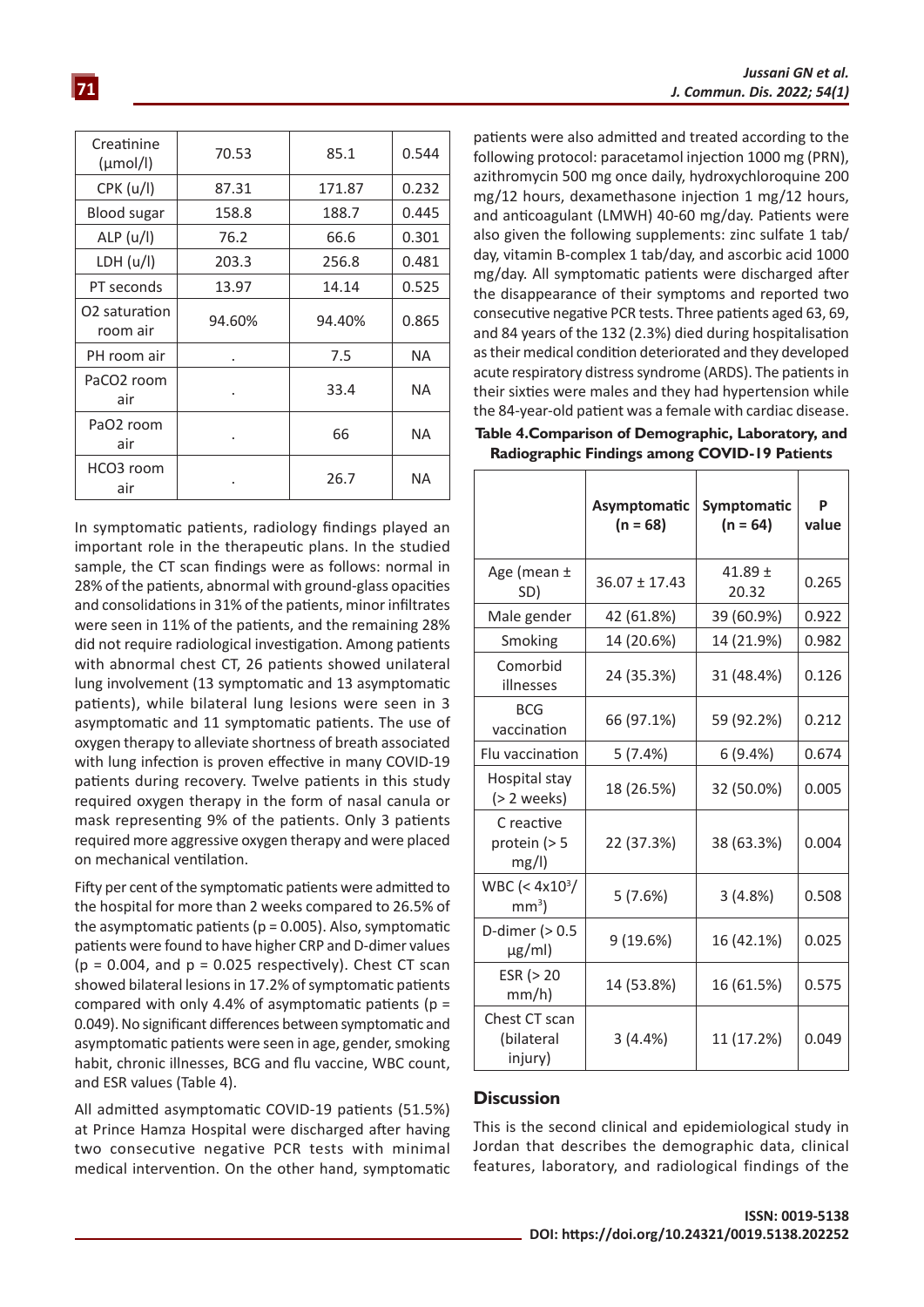COVID-19 patients. Men were affected more frequently than women and most patients were younger than 60 years old. Almost half of the COVID-19 patients were symptomatic, with fever being the most common symptom. Extended hospital stays, elevated inflammatory markers, and bilateral lung involvement were common among symptomatic patients. Ultimately, 3 patients died due to progressive respiratory failure.

In this study, most COVID-19 patients were relatively young and only 14.4% of the patients were aged over 60 years which is in coherence with the findings of other epidemiological reports from the Middle East,<sup>29-31</sup> and contrary to what was reported in China.<sup>32</sup> Men were more susceptible to infection with SARS-CoV-2 than women, and they represented 61% of the symptomatic population in our study consistent with the findings reported elsewhere.<sup>33,34</sup>

Symptomatic patients in our study presented mostly with mild symptoms. Fever was the most common presenting symptom followed by dry cough and shortness of breath. Likewise, studies in Oman and Singapore had reported similar findings.29,35 Among those only 9% required oxygen therapy to improve their oxygen saturation levels and alleviate their shortness of breath. A study by Mohan et al. has shown that only 3.5% of their patients required oxygen therapy while 27.8% of the patients in New York required oxygen supplementation.36,37 Three out of the 12 patients who required oxygen therapy progressed to ARDS and unfortunately died in our study.

Regarding the laboratory findings, symptomatic patients have shown elevated CRP and ESR values, but CRP elevation was significantly higher than ESR unlike the findings reported by Samrah et al.28 Although numerous studies have shown multiple fold elevation of D-dimer in COVID-19 patients, our study has shown that only 20% of the patients had D-dimer values in excess of 0.5 µg/ml, and the D-dimer values were significantly higher in critically ill patients.<sup>38</sup>

It is not uncommon to have normal radiological findings in COVID-19 patients especially in those with mild illness or at the early phase of the infection.<sup>39</sup> In this study, 30% of the patients had chest infiltrates, most were unilateral, and they were equally seen in symptomatic and asymptomatic patients (n = 13 each). Bilateral chest infiltrates were significantly seen in symptomatic patients, and they played a role in the severity of the infection and patients opted for the use of oxygen supplementation. Smoking was reported equally in symptomatic and asymptomatic patients and did not seem to have affected or aggravated the SARS-CoV-2 infection. Additionally, comorbid illnesses such as diabetes, hypertension, and heart problems were seen more frequently in symptomatic patients but without statistical significance ( $p = 0.126$ ).

COVID-19 severity varied worldwide with countries like Singapore, Australia, and Hong Kong reporting mild illnesses, while countries like Italy, Spain, and USA recording more severe cases. Likewise, the case fatality rate (CFR) reported worldwide varied due to multiple factors like the age distribution of the population in different countries, the constantly evolving understanding of the disease, and the introduction of new therapeutic strategies to the recent treatment protocols of the COVID-19 patients. The CFR in this study was 2.2%, which was close to the Jordanian national CFR as of April 1 of 1.8% (5/274) and lower than the global CFR of 4.9% (40,598/823,626). This could be attributed to the lockdown measures imposed by the Jordanian government which limited the number of infections, and the young age of the patients included in this study as the mean age was 38.9 years.<sup>40</sup> The CFR in Jordan as of late November 2020 is 1.2% (2,509/203,021) compared to the global CFR of 2.3%.<sup>41</sup>

Countries in Europe have reported high CFR figures at certain points during the pandemic and at that time it was thought that the administration of BCG as part of the national vaccination programme in the Middle Eastern countries might have boosted the immune system and prevented the spread of the infection and development of severe and critical COVID-19 cases.<sup>42,43</sup> It was also suggested that trained immunity induced by BCG and other live attenuated vaccines might have been protective,<sup>44</sup> but as of now and after almost 1 year of the first reported case of COVID-19, we have seen that the pandemic has spread globally and the only effective reported measures were lockdowns and curfews and implementation of strict face mask wearing, social distancing, and self-hygiene.<sup>45</sup> Our experience in Jordan is a good example of how easing the restriction measures and allowing people to get back to their near-normal daily activities with little compliance with the recommendations of the health authorities has led to a surge in COVID-19 cases and fatalities (Figure 1).

These strict measures were proven effective at an early stage during the pandemic in Jordan, but they were associated with unfavourable and tough economic consequences, especially in a country with limited resources like Jordan, but this model has proved to be effective in China at the beginning of the pandemic and in Victoria, Australia on two occasions where they were able to mitigate the spread of the virus, especially after the second wave during the winter.<sup>46</sup>

Our study has numerous noteworthy limitations. First, the sample size included in this study is small. Second, the cohort included both symptomatic and asymptomatic COVID-19 patients because the protocol at the beginning of the pandemic in Jordan called for the admission of all confirmed positive cases. Finally, documentation was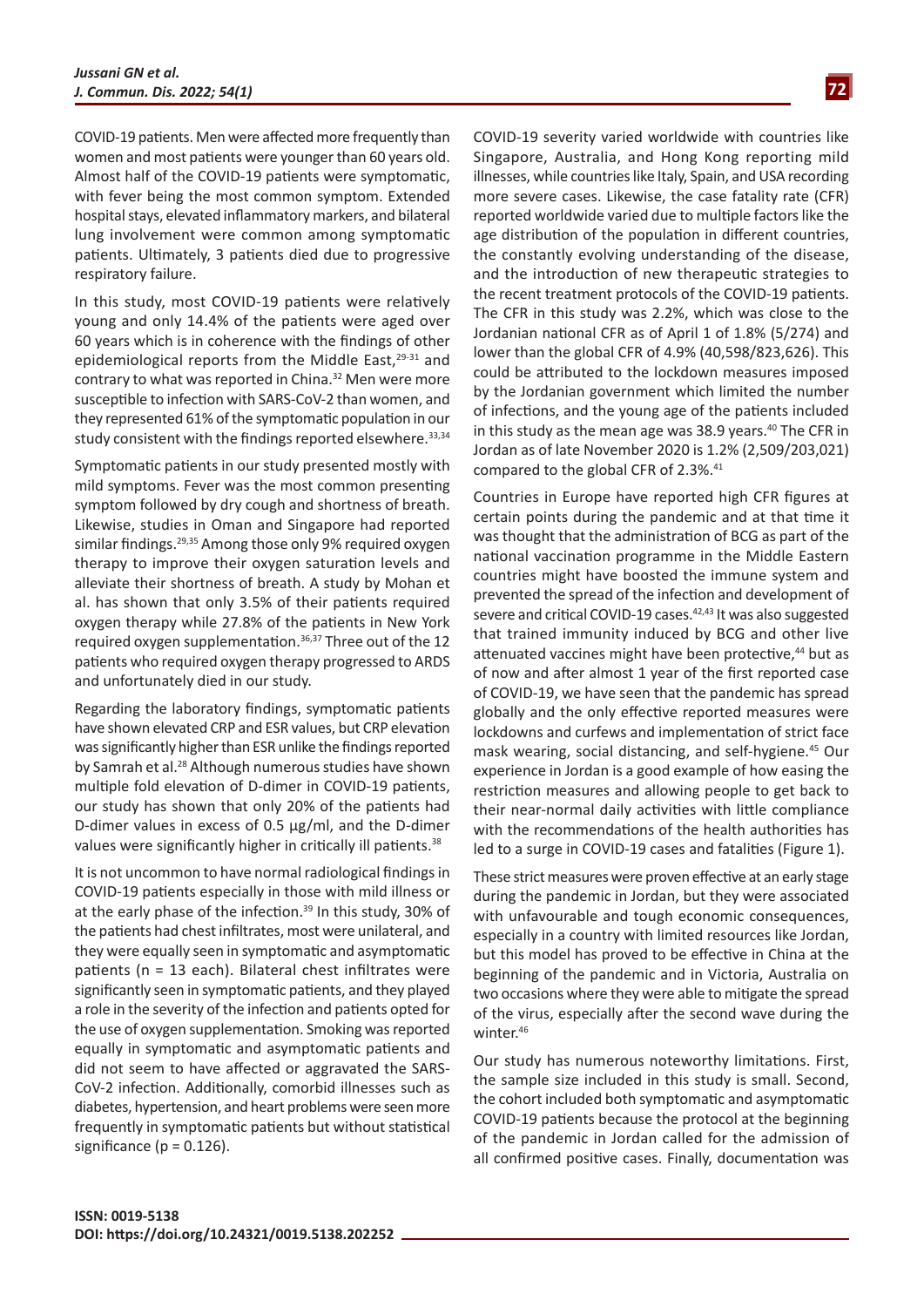incomplete and lacked some laboratory and radiological findings. Despite these limitations, this study is informative since it was carried out in Prince Hamza Hospital which was at that time the first and only hospital for COVID-19 patients. The findings in this study could set a baseline finding that might be compared with more recent and larger cohort studies to draw out epidemiological changes throughout the path of the pandemic in Jordan and the region.

### **Conclusion**

Most COVID-19 patients were aged between 20 and 60 years which could be attributed to the fact that the population here is younger compared to the developed world populations. Also, in this study, males were more frequently infected with SARS-CoV-2. Half of the patients were asymptomatic. Among the symptomatic group, fever, dry cough, and SOB were the most evident symptoms. CRP inflammatory marker was a good indicator of the illness severity. Bilateral chest infection was associated with case severity and with the need of oxygen therapy. Infection among the Jordanian patients in the early days of the pandemic was more on the mild to moderate side compared to other countries but the second peak was surlier. This could be attributed to the less strict containment measures imposed and practised later on due to the emerging economical strains.

### **Acknowledgement**

The authors would like to thank everyone who took part in this study for their time and effort.

#### **Ethical Clearance**

The Research Ethical Committee at scientific research granted ethical approval for the study.

# **Funding:** None

# **Conflict of Interest:** None

#### **References**

- 1. Vilcek S. SARS-CoV-2: zoonotic origin of pandemic coronavirus. Acta Virol. 2020;64(3):281-7. [[PubMed](https://pubmed.ncbi.nlm.nih.gov/32985202/)] [\[Google Scholar](https://scholar.google.com/scholar?hl=en&as_sdt=0%2C5&q=SARS-CoV-2%3A+Zoonotic+origin+of+pandemic+coronavirus&btnG=)]
- 2. Zhu N, Zhang D, Wang W, Li X, Yang B, Song J, Zhao X, Huang B, Shi W, Lu R, Niu P, Zhan F, Ma X, Wang D, Xu W, Wu G, Gao GF, Tan W; China Novel Coronavirus Investigating and Research Team. A novel coronavirus from patients with pneumonia in China, 2019. N Engl J Med. 2020;382(8):727-33. [[PubMed](https://pubmed.ncbi.nlm.nih.gov/31978945/)] [\[Google Scholar](https://scholar.google.com/scholar?hl=en&as_sdt=0%2C5&q=A+novel+coronavirus+from+patients+with+pneumonia+in+China%2C+2019&btnG=)]
- 3. Habashi NM, Camporota L, Gatto LA, Nieman G. Functional pathophysiology of SARS-CoV-2-induced acute lung injury and clinical implications. J Appl Physiol [Internet]. 2021 Mar 1 [cited 2022 Mar 8];130(3):877- 91. Available from: https://pubmed.ncbi.nlm.nih. gov/33444117/ [\[PubMed\]](https://pubmed.ncbi.nlm.nih.gov/33444117/) [\[Google Scholar](https://scholar.google.com/scholar?hl=en&as_sdt=0%2C5&q=Functional+pathophysiology+of+SARS-CoV-2-induced+acute+lung+injury+and+clinical+implications&btnG=)]
- 4. Grasselli G, Zangrillo A, Zanella A, Antonelli M, Cabrini

L, Castelli A, Cereda D, Coluccello A, Foti G, Fumagalli R, Iotti G, Latronico N, Lorini L, Merler S, Natalini G, Piatti A, Ranieri MV, Scandroglio AM, Storti E, Cecconi M, Pesenti A; COVID-19 Lombardy ICU Network. Baseline characteristics and outcomes of 1591 patients infected with SARS-CoV-2 admitted to ICUs of the Lombardy Region, Italy. JAMA [Internet]. 2020 Apr 28 [cited 2022 Mar 8];323(16):1574. Available from: [https://](https://pubmed.ncbi.nlm.nih.gov/32250385/) [pubmed.ncbi.nlm.nih.gov/32250385/](https://pubmed.ncbi.nlm.nih.gov/32250385/) [[PubMed](https://pubmed.ncbi.nlm.nih.gov/32250385/)] [\[Google Scholar](https://scholar.google.com/scholar?hl=en&as_sdt=0%2C5&q=Baseline+Characteristics+and+Outcomes+of+1591+Patients+Infected+With+SARS-CoV-2+Admitted+to+ICUs+of+the+Lombardy+Region%2C+Italy&btnG=)]

- 5. World Health Organization. Situation Report-12 situation in numbers total and new cases in last 24 hours. 2020.
- 6. Fagbule OF. 2019 Novel Coronavirus. Ann Ib Postgrad Med. 2019 Dec;17(2):108-10. [\[PubMed](https://pubmed.ncbi.nlm.nih.gov/32669985/)] [\[Google](https://scholar.google.com/scholar?hl=en&as_sdt=0%2C5&q=Fagbule+OF.+2019+NOVEL+CORONAVIRUS&btnG=) [Scholar\]](https://scholar.google.com/scholar?hl=en&as_sdt=0%2C5&q=Fagbule+OF.+2019+NOVEL+CORONAVIRUS&btnG=)
- 7. Bevova MR, Netesov SV, Aulchenko YS. The new Coronavirus COVID-19 infection. Mol Gen Microbiol Virol. 2020;35(2):53-60. [[PubMed](https://pubmed.ncbi.nlm.nih.gov/32929302/)] [[Google Scholar](https://scholar.google.com/scholar?hl=en&as_sdt=0%2C5&q=10.3103%2FS0891416820020044&btnG=)]
- 8. Zaim S, Chong JH, Sankaranarayanan V, Harky A. COVID-19 and multiorgan response. Curr Prob Cardiol. 2020;45(8):100618. [[PubMed\]](https://pubmed.ncbi.nlm.nih.gov/32439197/) [[Google Scholar](https://scholar.google.com/scholar?hl=en&as_sdt=0%2C5&q=COVID-19+and+Multiorgan+Response&btnG=)]
- 9. Das G, Mukherjee N, Ghosh S. Neurological insights of COVID-19 pandemic. ACS Chem Neurosci. 2020;11(9):1206-9. [\[PubMed\]](https://pubmed.ncbi.nlm.nih.gov/32320211/) [\[Google Scholar](https://scholar.google.com/scholar?hl=en&as_sdt=0%2C5&q=Neurological+Insights+of+COVID-19+Pandemic&btnG=)]
- 10. Ye ZW, Yuan S, Yuen KS, Fung SY, Chan CP, Jin DY. Zoonotic origins of human coronaviruses. Int J Biol Sci. 2020;16(10):1686-97. [\[PubMed](https://pubmed.ncbi.nlm.nih.gov/32226286/)] [[Google Scholar](https://scholar.google.com/scholar?hl=en&as_sdt=0%2C5&q=Zoonotic+origins+of+human+coronaviruse&btnG=)]
- 11. Zhou P, Yang XL, Wang XG, Hu B, Zhang L, Zhang W, Si HR, Zhu Y, Li B, Huang CL, Chen HD, Chen J, Luo Y, Guo H, Jiang RD, Liu MQ, Chen Y, Shen XR, Wang X, Zheng XS, Zhao K, Chen QJ, Deng F, Liu LL, Yan B, Zhan FX, Wang YY, Xiao GF, Shi ZL. A pneumonia outbreak associated with a new coronavirus of probable bat origin. Nature. 2020 Mar 12;579(7798):270-3. [\[PubMed\]](https://pubmed.ncbi.nlm.nih.gov/32015507/) [\[Google Scholar](https://scholar.google.com/scholar?hl=en&as_sdt=0%2C5&q=A+pneumonia+outbreak+associated+with+a+new+coronavirus+of+probable+bat+origin&btnG=)]
- 12. Li Q, Guan X, Wu P, Wang X, Zhou L, Tong Y, Ren R, Leung KS, Lau EH, Wong JY, Xing X, Xiang N, Wu Y, Li C, Chen Q, Li D, Liu T, Zhao J, Liu M, Tu W, Chen C, Jin L, Yang R, Wang Q, Zhou S, Wang R, Liu H, Luo Y, Liu Y, Shao G, Li H, Tao Z, Yang Y, Deng Z, Liu B, Ma Z, Zhang Y, Shi G, Lam TT, Wu JT, Gao GF, Cowling BJ, Yang B, Leung GM, Feng Z. Early transmission dynamics in Wuhan, China, of Novel Coronavirus–infected pneumonia. N Engl J Med. 2020; 382(13):1199-207. [\[PubMed](https://pubmed.ncbi.nlm.nih.gov/31995857/)] [\[Google Scholar](https://scholar.google.com/scholar?hl=en&as_sdt=0%2C5&q=Early+Transmission+Dynamics+in+Wuhan%2C+China%2C+of+Novel+Coronavirus%E2%80%93Infected+Pneumonia&btnG=)]
- 13. Centers for Disease Control and Prevention [Internet]. COVIDView: a weekly surveillance summary of U.S.; 2020 [cited 2020 Dec 5]. Available from: https://www. cdc.gov/coronavirus/2019-ncov/covid-data/covidview/ index.html
- 14. Yanes-Lane M, Winters N, Fregonese F, Bastos M, Perlman-Arrow S, Campbell JR, Menzies D. Proportion of asymptomatic infection among COVID-19 positive persons and their transmission potential: a systematic

# **73**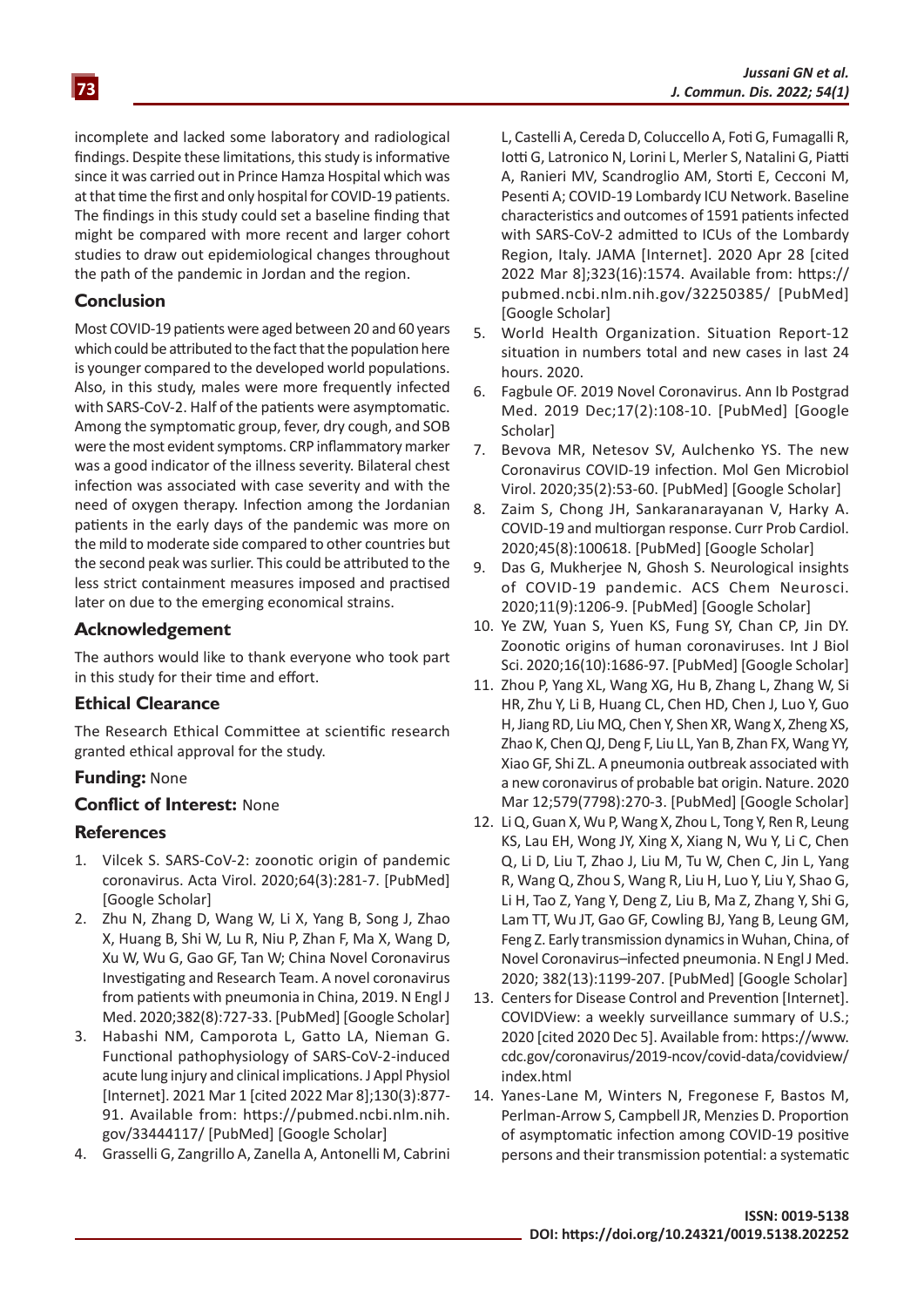review and meta-analysis. PLoS One. 2020 Nov 1;15(11):e0241536. [\[PubMed](https://pubmed.ncbi.nlm.nih.gov/33141862/)] [\[Google Scholar](https://scholar.google.com/scholar?hl=en&as_sdt=0%2C5&q=Proportion+of+asymptomatic+infection+among+COVID-19+positive+persons+and+their+transmission+potential%3A+A+systematic+review+and+meta-analysis&btnG=)]

- 15. Ren LL, Wang YM, Wu ZQ, Xiang ZC, Guo L, Xu T, Jiang YZ, Xiong Y, Li YJ, Li XW, Li H, Fan GH, Gu XY, Xiao Y, Gao H, Xu JY, Yang F, Wang XM, Wu C, Chen L, Liu YW, Liu B, Yang J, Wang XR, Dong J, Li L, Huang CL, Zhao JP, Hu Y, Cheng ZS, Liu LL, Qian ZH, Qin C, Jin Q, Cao B, Wang JW. Identification of a novel coronavirus causing severe pneumonia in human: a descriptive study. Chin Med J (Engl). 2020 May 5;133(9):1015-24. [[PubMed](https://pubmed.ncbi.nlm.nih.gov/32004165/)] [\[Google Scholar](https://scholar.google.com/scholar?hl=en&as_sdt=0%2C5&q=Identification+of+a+novel+coronavirus+causing+severe+pneumonia+in+human%3A+a+descriptive+study&btnG=)]
- 16. Wang W, Tang J, Wei F. Updated understanding of the outbreak of 2019 novel coronavirus (2019-nCoV) in Wuhan, China. J Med Virol. 2020 Apr;92(4):441-7. [\[PubMed](https://pubmed.ncbi.nlm.nih.gov/31994742/)] [\[Google Scholar](https://scholar.google.com/scholar?q=Updated+understanding+of+the+outbreak+of+2019+novel+coronavirus+(2019-nCoV)+in+Wuhan,+China&hl=en&as_sdt=0,5)]
- 17. Huang C, Wang Y, Li X, Ren L, Zhao J, Hu Y, Zhang L, Fan G, Xu J, Gu X, Cheng Z, Yu T, Xia J, Wei Y, Wu W, Xie X, Yin W, Li H, Liu M, Xiao Y, Gao H, Guo L, Xie J, Wang G, Jiang R, Gao Z, Jin Q, Wang J, Cao B. Clinical features of patients infected with 2019 novel coronavirus in Wuhan, China. Lancet. 2020;395(10223):497-506. [\[PubMed](https://pubmed.ncbi.nlm.nih.gov/31986264/)] [\[Google Scholar](https://scholar.google.com/scholar?hl=en&as_sdt=0%2C5&q=Clinical+features+of+patients+infected+with+2019+novel+coronavirus+in+Wuhan%2C+China&btnG=)]
- 18. Lei J, Li J, Li X, Qi X. CT imaging of the 2019 novel coronavirus (2019-NCoV) pneumonia. Radiology. 2020;295(1):18. [\[PubMed\]](https://pubmed.ncbi.nlm.nih.gov/32003646/) [\[Google Scholar](https://scholar.google.com/scholar?hl=en&as_sdt=0%2C5&q=CT+imaging+of+the+2019+novel+coronavirus+%282019-NCoV%29+pneumonia&btnG=)]
- 19. Haigh K, Syrimi ZJ, Irvine S, Blanchard TJ, Pervaiz MS, Toth AG, Ratcliffe L. Hyperinflammation with COVID-19: the key to patient deterioration? Clin Infect Pract. 2020 Oct;7:100033. [\[PubMed](https://pubmed.ncbi.nlm.nih.gov/32838293/)] [\[Google Scholar](https://scholar.google.com/scholar?hl=en&as_sdt=0%2C5&q=Hyperinflammation+with+COVID-19%3A+The+key+to+patient+deterioration%3F+&btnG=)]
- 20. Al Bahrani S, Al Ahmadi N, Hamdan S, Elsheikh N, Osman A, Almuthen S, Almajed GN, Alkhuraim AH, Jebakumar AZ, Al-Tawfiq JA. Clinical presentation and outcome of hospitalized patients with COVID-19 in the first and second waves in Saudi Arabia. Int J Infect Dis [Internet]. 2022 [cited 2022 Mar 8];118:104-8. Available from: [https://linkinghub.elsevier.com/retrieve/pii/](https://linkinghub.elsevier.com/retrieve/pii/S1201971222001278) [S1201971222001278](https://linkinghub.elsevier.com/retrieve/pii/S1201971222001278) [[PubMed\]](https://pubmed.ncbi.nlm.nih.gov/35227868/) [[Google Scholar](https://scholar.google.com/scholar?hl=en&as_sdt=0%2C5&q=Clinical+Presentation+and+Outcome+of+hospitalized+patients+with+COVID-19+in+the+first+and+second+wave+in+Saudi+Arabia&btnG=)]
- 21. Iftimie S, Lopez-Azcona AF, Vallverdu I, Hernandez-Flix S, de Febrer G, Parra S, Hernández-Aguilera A, Riu F, Joven J, Andreychuk N, Baiges-Gaya G, Ballester F, Benavent M, Burdeos J, Català A, Castañé E, Castañé H, Colom J, Feliu M, Gabaldó X, Garrido D, Garrido P, Gil J, Guelbenzu P, Lozano C, Marimon F, Pardo P, Pujol I, Rabassa A, Revuelta L, Ríos M, Rius-Gordillo N, Rodríguez-Tomàs E, Rojewski W, Roquer-Fanlo E, Sabaté N, Teixidó A, Vasco C, Camps J, Castro A. First and second waves of coronavirus disease-19: a comparative study in hospitalized patients in Reus, Spain. PLoS One [Internet]. 2021 Mar 1 [cited 2022 Mar 8];16(3):e0248029. Available from: [https://www.ncbi.](https://www.ncbi.nlm.nih.gov/pmc/articles/PMC8011765/) [nlm.nih.gov/pmc/articles/PMC8011765/](https://www.ncbi.nlm.nih.gov/pmc/articles/PMC8011765/) [[PubMed](https://pubmed.ncbi.nlm.nih.gov/33788866/)] [\[Google Scholar](https://scholar.google.com/scholar?hl=en&as_sdt=0%2C5&q=First+and+second+waves+of+coronavirus+disease-19%3A+A+comparative+study+in+hospitalized+patients+in+Reus%2C+Spain&btnG=)]
- 22. Fox 13 [Internet]. Omicron vs. delta: study examines

difference between two coronavirus variant symptoms; 2022 [cited 2022 Mar 8]. Available from: https://www. q13fox.com/news/omicron-delta-study-coronavirusvariant-symptoms

- 23. Islam S, Islam T, Islam MR. New Coronavirus variants are creating more challenges to global healthcare system: a brief report on the current knowledge. Clin Pathol [Internet]. 2022 [cited 2022 Mar 8];15:2632010X221075584. Available from: [https://](https://pubmed.ncbi.nlm.nih.gov/35141522/) [pubmed.ncbi.nlm.nih.gov/35141522/](https://pubmed.ncbi.nlm.nih.gov/35141522/) [[PubMed](https://pubmed.ncbi.nlm.nih.gov/35141522/)] [\[Google Scholar](https://scholar.google.com/scholar?hl=en&as_sdt=0%2C5&q=New+Coronavirus+Variants+are+Creating+More+Challenges+to+Global+Healthcare+System%3A+A+Brief+Report+on+the+Current+Knowledge&btnG=)]
- 24. World Health Organization. Coronavirus disease 2019 (COVID-19) Situation Report - 57. 2020.
- 25. Khatatbeh M. Efficacy of nationwide curfew to encounter spread of COVID-19: a case from Jordan. Front Public Health. 2020;8:394. [[PubMed](https://pubmed.ncbi.nlm.nih.gov/32984234/)] [[Google](https://scholar.google.com/scholar?hl=en&as_sdt=0%2C5&q=Efficacy+of+Nationwide+Curfew+to+Encounter+Spread+of+COVID-19%3A+A+Case+From+Jordan&btnG=) [Scholar\]](https://scholar.google.com/scholar?hl=en&as_sdt=0%2C5&q=Efficacy+of+Nationwide+Curfew+to+Encounter+Spread+of+COVID-19%3A+A+Case+From+Jordan&btnG=)
- 26. World Health Organization [Internet]. Weekly epidemiological update - 24 November 2020; 2020 [cited 2020 Nov 27]. Available from: https://www. who.int/publications/m/item/weekly-epidemiologicalupdate---24-november-2020
- 27. World Health Organization [Internet]. Weekly epidemiological update - 7 September 2020; 2020 [cited 2020 Nov 27]. Available from: https://www. who.int/publications/m/item/weekly-epidemiologicalupdate---7-september-2020
- 28. Samrah SM, Al-Mistarehi AH, Ibnian AM, Raffee LA, Momany SM, Al-Ali M, Hayajneh WA, Yusef DH, Awad SM, Khassawneh BY. COVID-19 outbreak in Jordan: epidemiological features, clinical characteristics, and laboratory findings. Ann Med Surg (London). 2020;57:103-8. [\[PubMed\]](https://pubmed.ncbi.nlm.nih.gov/32742648/) [\[Google Scholar](https://scholar.google.com/scholar?hl=en&as_sdt=0%2C5&q=COVID-19+outbreak+in+Jordan%3A+Epidemiological+features%2C+clinical+characteristics%2C+and+laboratory+findings&btnG=)]
- 29. Khamis F, Al-Zakwani I, Al Naamani H, Al Lawati S, Pandak N, Omar MB, Al Bahrani M, Al Bulushi Z, Al Khalili H, Al Salmi I, Al Ismaili R, Al Awaidy ST. Clinical characteristics and outcomes of the first 63 adult patients hospitalized with COVID-19: an experience from Oman. J Infect Public Health. 2020 Jul;13(7):906- 13. [\[PubMed](https://pubmed.ncbi.nlm.nih.gov/32546437/)] [\[Google Scholar](https://scholar.google.com/scholar?hl=en&as_sdt=0%2C5&q=Clinical+characteristics+and+outcomes+of+the+first+63+adult+patients+hospitalized+with+COVID-19%3A+An+experience+from+Oman&btnG=)]
- 30. Nikpouraghdam M, Farahani AJ, Alishiri GH, Heydari S, Ebrahimnia M, Samadinia H, Sepandi M, Jafari NJ, Izadi M, Qazvini A, Dorostkar R, Tat M, Shahriary A, Farnoosh G, Zijoud SR, Taghdir M, Alimohamadi Y, Abbaszadeh S, Ghaleh HE, Bagheri M. Epidemiological characteristics of coronavirus disease 2019 (COVID-19) patients in Iran: a single center study. J Clin Virol. 2020 Jun 1;127:104378. [[PubMed](https://pubmed.ncbi.nlm.nih.gov/32353762/)] [[Google Scholar](https://scholar.google.com/scholar?hl=en&as_sdt=0%2C5&q=Epidemiological+characteristics+of+coronavirus+disease+2019+%28COVID-19%29+patients+in+IRAN%3A+A+single+center+study&btnG=)]
- 31. Al Mutair A, Alhumaid S, Alhuqbani WN, Zaidi AR, Alkoraisi S, Al-Subaie MF, AlHindi AM, Abogosh AK, Alrasheed AK, Alsharafi AA, Alhuqbani MN, Alhowar NA, Salih S, Alhedaithy MA, Al-Tawfiq JA, Al-Shammari H, Abdulqawi R, Ismail AF, Hamdan N,